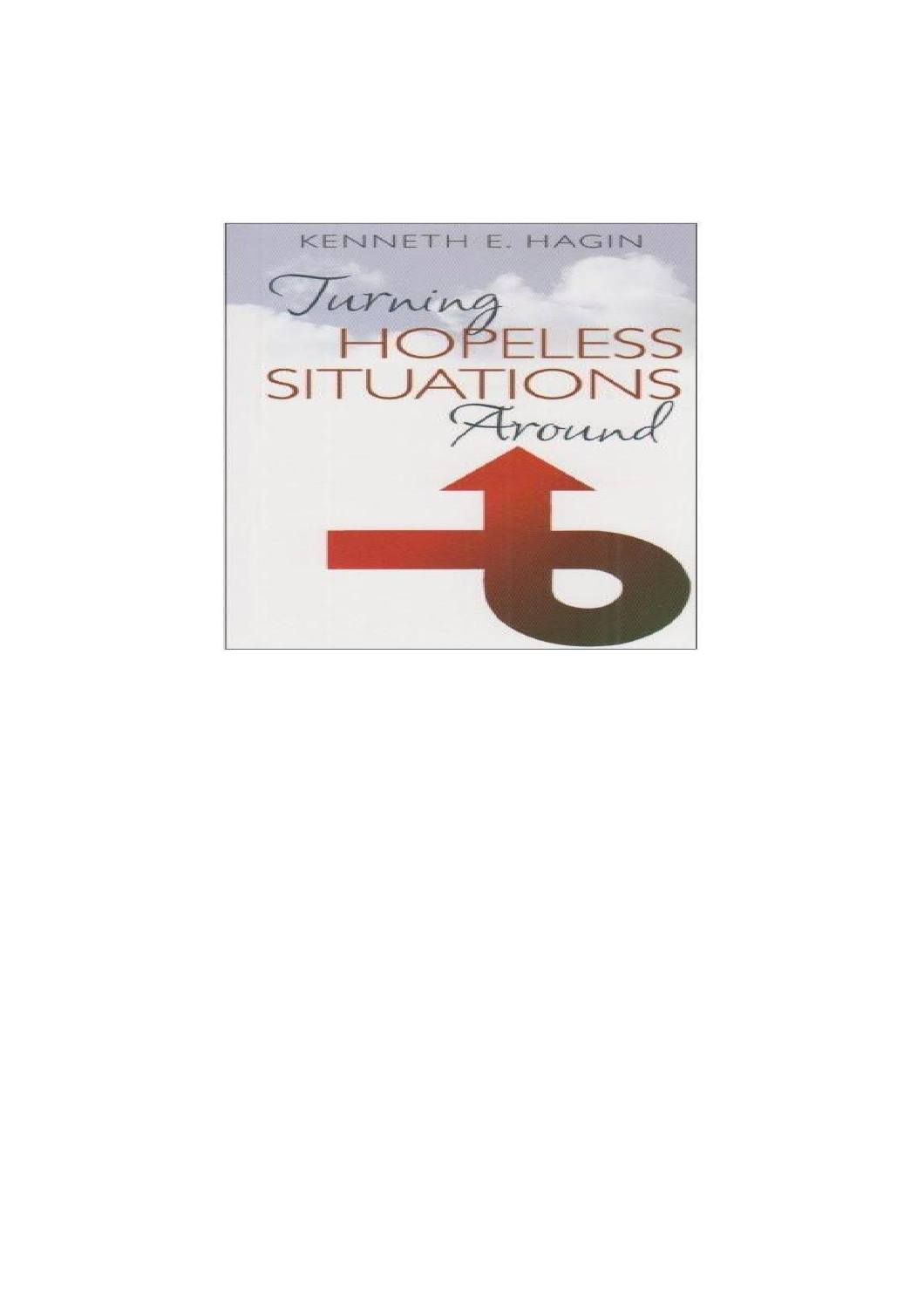## *Contents*

- 1. What Can You Believe?
- 2. What Do You See?
- 3. Plead Your Case
- 4. Correct Your Situation
- 5. A Favorite of the Father
- 6. Act Like It's True

#### *Chapter 1*

## *What Can You Believe?*

The Lord is still in the healing business, saving business, and baptizing in the Holy Spirit business. Nothing is too hard for the Lord. Nothing is impossible with Him.

We think things are impossible, but with God nothing is impossible. If you can believe that, the impossible can happen in your life.

That's what Jesus said to the man who brought his son for healing. The son had some kind of spells. At times he would fall into water or fire. His father had his mind on what Jesus could do. He said, *"If thou canst DO any thing, have compassion on us, and help us"* (Mark 9:22).

That's where a lot of folks miss it. They've got their mind on

"What can you do to help me?" But that's not the main problem at all. The main problem is: "What can you believe?"

Jesus answered the man, *"If thou canst believe, ALLTHINGS ARE POSSIBLE TO HIM THAT BELIEVETH"* (Mark 9:23).

ALL things are possible! How many things? ALL. Say that out loud: "ALL THINGS ARE POSSIBLE." Say it again: "ALL THINGS ARE POSSIBLE." Say it again: "ALL THINGS ARE POSSIBLE."

To whom are they possible? To the person who believes.

Say this out loud: "I BELIEVE."

Too frequently we look at situations and say, "That's impossible." We look at conditions and say, "That's impossible."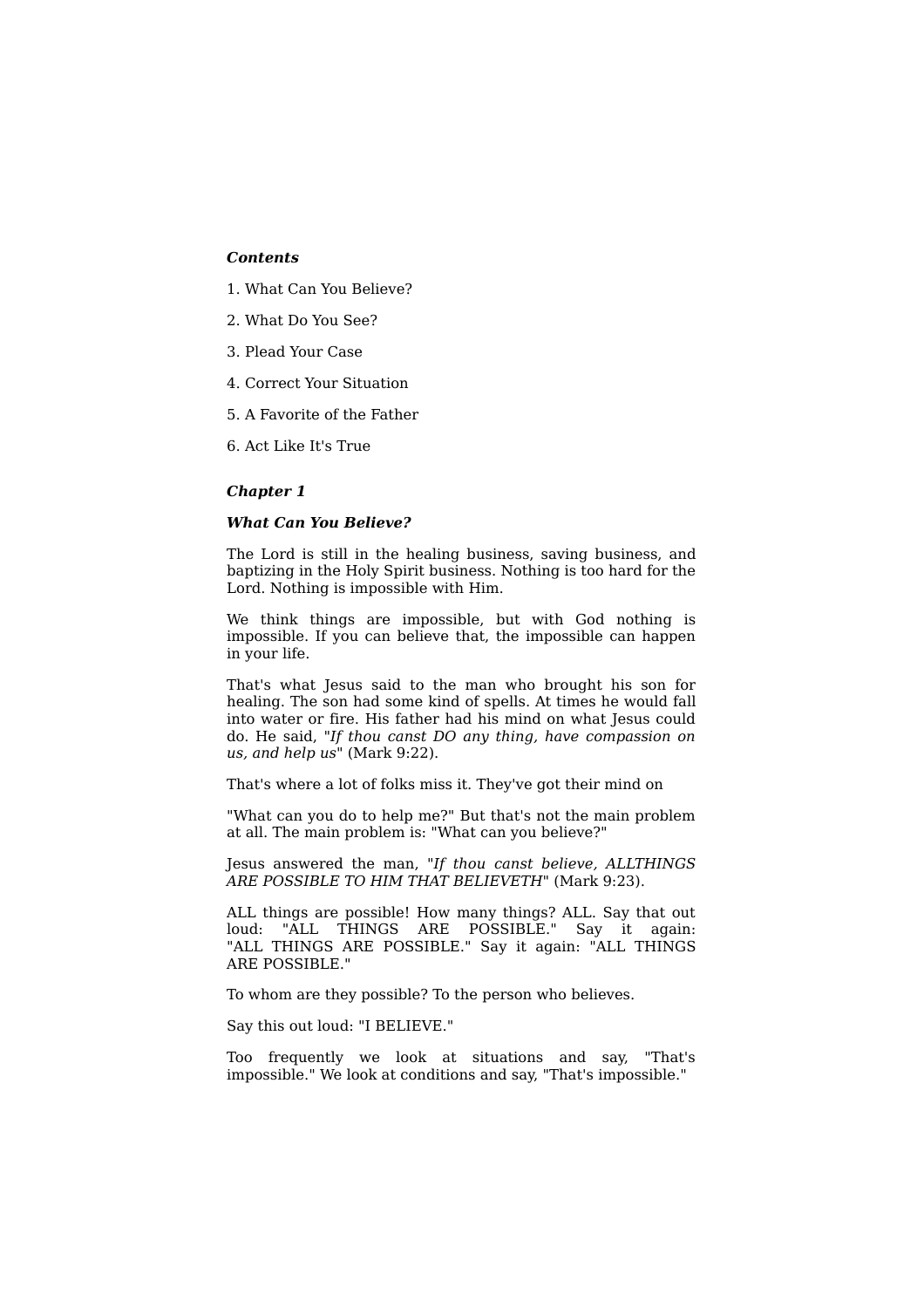But, praise God, *there is no such thing as an impossibility.* I don't care what it is. I don't care how hopeless and helpless it looks.

Somebody said, "We need to become *possibility* thinkers."

Too much of the time we're *impossibility* thinkers. We're trained to think that way. If you don't get your mind renewed with the Word of God—if you let your flesh dominate you—you'll keep on thinking that way until it is impossible. You'll say, "That's impossible."

We need to retrain our thinking. All things *are* possible. All things are possible to him that *believeth.*

This worked in Old Testament days, too. We can learn a great deal studying how God helped men and women in the Old Testament. We can see what these individuals did to obtain help.

(You see, if God is the Healer under the Old Testament, He's the Healer under the New.) Some of the same principles work. After all, human nature is the same; it hasn't changed. It is identically the same. Human beings and human nature were the same under the Old Testament as they are under the New.

Sin is also the same. Disease and sickness are the same. A fellow who was stricken with leprosy in the Old Testament wasn't any different from one stricken with leprosy in the New Testament. And if a man stole something in Old Testament times, his sin was no different from that of the man who stole under the New Testament.

God is the same God now that He was then. He never changes. The Bible says He never changes.

Let's examine the case of King Hezekiah, an Old Testament figure who believed that all things are possible with God.

#### **ISAIAH 38:1-3**

**1 In those days was Hezekiah sick unto death. And Isaiah the prophet the son of Amos came unto him, and said unto him, Thus saith the Lord, Set thine house in order: for thou shalt die, and not live.**

**2 Then Hezekiah turned his face toward the wall, and prayed unto the Lord,**

**3 And said, Remember now, O Lord, I beseech thee, how I have walked before thee in truth and with a perfect heart, and have done that which is good in thy sight. And**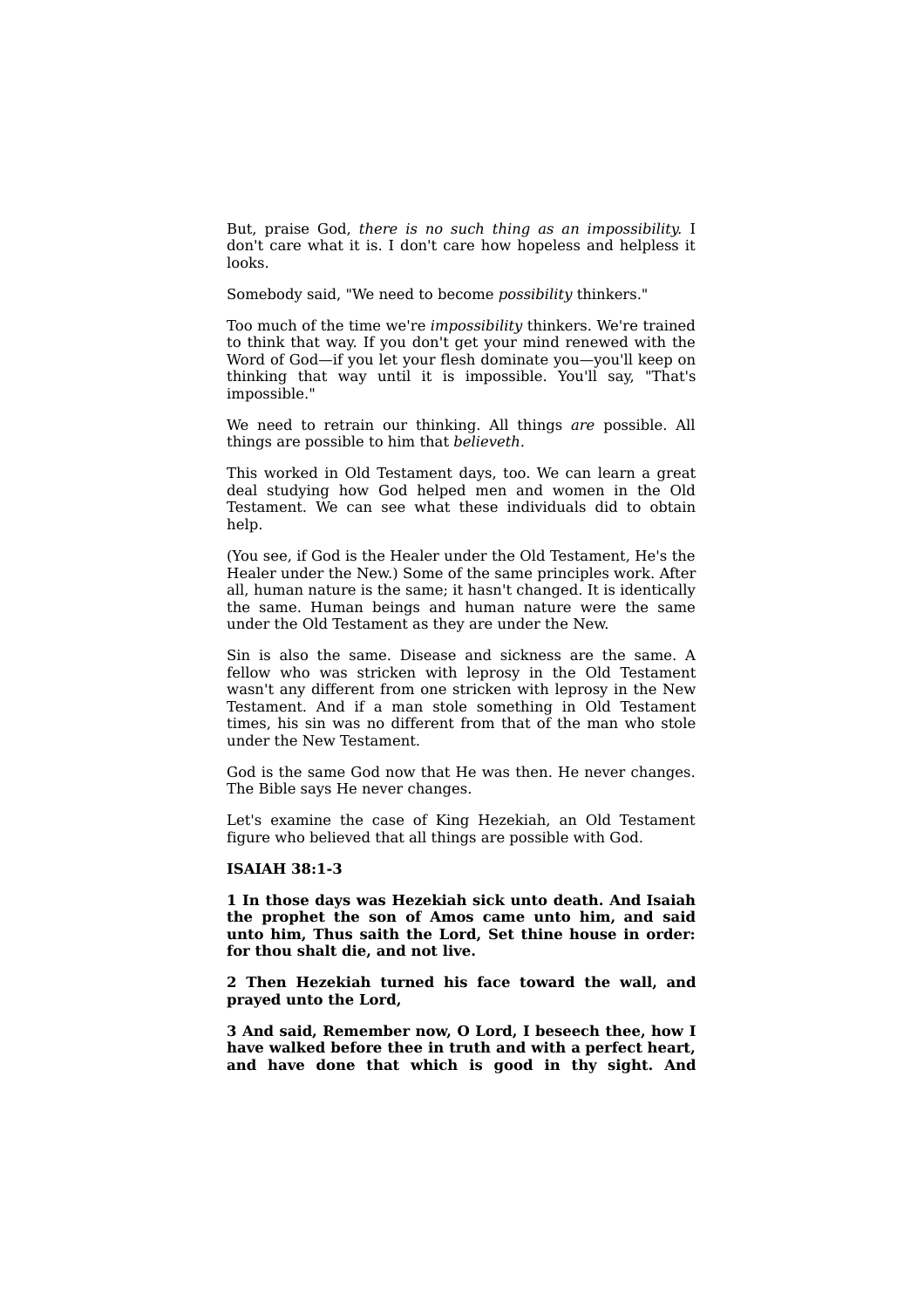#### **Hezekiah wept sore.**

Did you notice Hezekiah didn't say he had been perfect?

Reading about him, we readily see he wasn't perfect. But he said he had served God by walking "in truth and with a perfect heart." And that's of utmost importance. His heart was right toward God.

Many years ago I was holding a meeting in Kansas. One afternoon I went to the church to prepare for the evening service.

I was praying, and I got to talking to the Lord about the past. I could see some places where I had missed it. At the time I thought I had done very well. But when I looked back, I could see some glaring mistakes, and I felt bad about them.

The Lord puts our mistakes under the blood when we ask Him to. Not only that, He said He hides our sins in the depths of the sea (Micah 7:19). And like Corrie ten Boom said, we oughtn't to go fishing for them! But, being human, we sometimes do.

So I was fishing for some of those things hidden in the sea of God's forgetfulness—things that can affect your faith and hinder you from obeying God and being an effective minister of the Gospel if you get to thinking about them.

I remember how the Lord helped me that day. While I was praying, the Lord reminded me of what He said the time Samuel went down to Jesse's house to anoint one of his sons king in Saul's stead. Samuel didn't know which young man it was to be.

Naturally they brought the oldest son, Eliab, out first.

When Samuel saw him, he said—evidently to himself and maybe to the Lord— *"Surely the Lord's anointed is before him"*

(1 Samuel 16:6). Eliab was of a beautiful countenance; he was of a fine stature. He must have looked like a king. *Surely it must be he,* Samuel thought. It is strange how God selects some of the most unlikely prospects and makes kings out of them when they don't even look like kings. (You know, you're a king.) The Lord said to Samuel, "He's not the one." He said, *"Look not on his countenance, or on the height of his stature; because I have refused him: for the Lord seeth not as man seeth; for man looketh on the outward appearance, but the Lord looketh on the heart"* (1 Samuel 16:7).

We're not the Lord. All we can see of a person is the outward appearance unless God gives us discerning of spirits to look into a human spirit. That's the reason we can't judge others.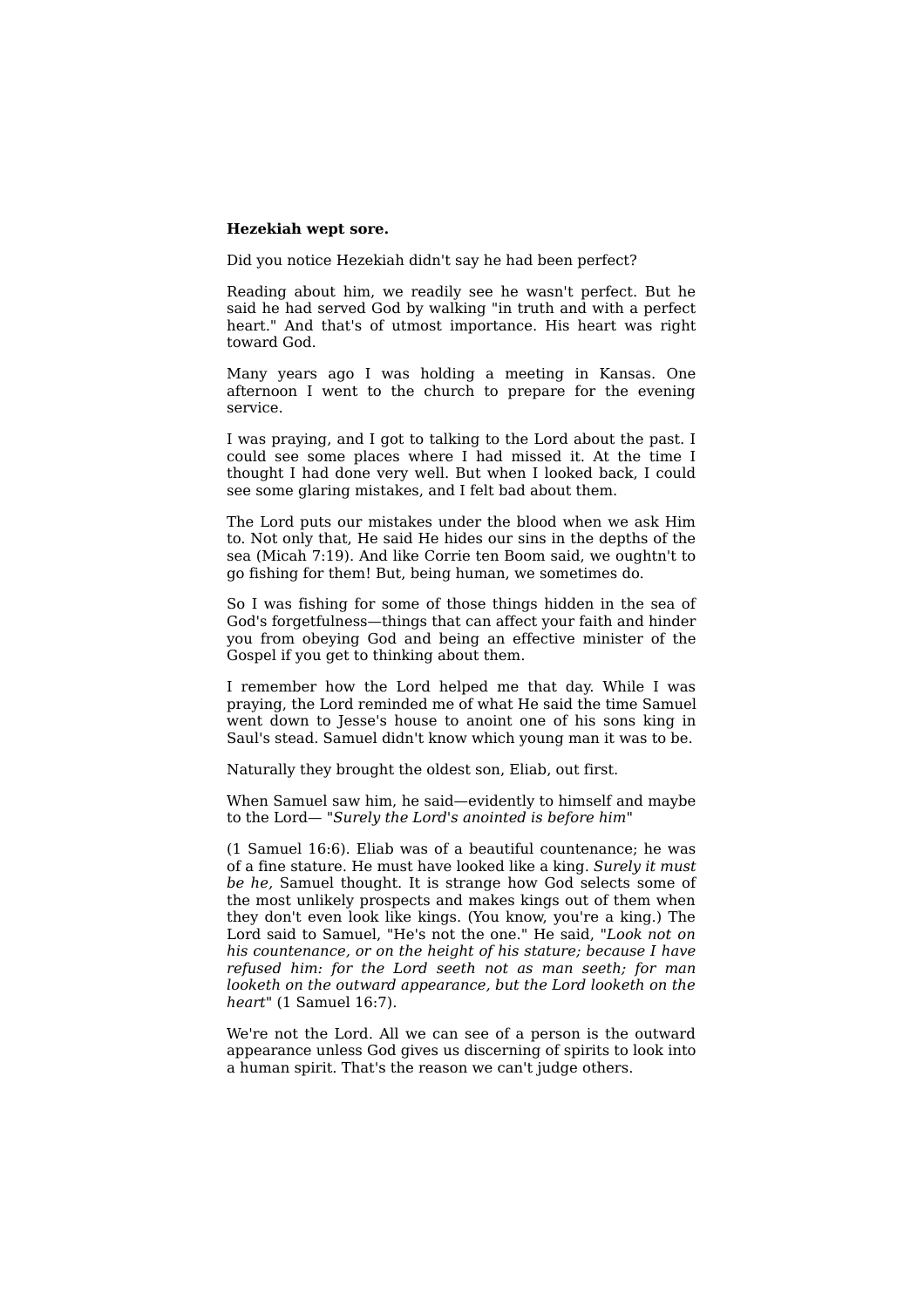That's the reason the Bible says, *"Judge not, that ye be not judged"* (Matt. 7:1).

The Lord said to me, "I wasn't looking at you on the outside.

You're looking at where you missed it from purely the physical, human, natural standpoint. But I was looking at your heart all the time. Your spirit is your heart. I saw the intent of your heart.

Even though you had done wrong and had missed it, I wrote down, This man's heart is perfect toward me.'"

When the Lord said that to me, it was so real I began to weep in His presence. It did something on the inside of me.

We read where Hezekiah was reminding the Lord that his heart was perfect toward the Lord; he didn't say *he* always was perfect. But Hezekiah wanted to do the right thing, whether he did it or not. That's what the Lord is looking for.

Then the Bible says that Hezekiah "wept sore." That means with great weeping.

## **ISAIAH 38:4,5**

**4 Then came the word of the Lord to Isaiah, saying, 5 Go, and say to Hezekiah, Thus saith the Lord, the God of David thy father, I have heard thy prayer, I have seen thy tears: behold, I will add unto thy days fifteen years.**

Notice He didn't just say, "I heard your prayer." He also said, "I've seen your tears."

To summarize, it says in the first verse that Hezekiah was

"sick unto death." That means he was dying. Isaiah the prophet came and gave him a message from the Lord, saying, *"Set thine house in order: for thou shalt die, and not live."*

Not only was King Hezekiah incurably ill, but God Himself had pronounced a death sentence on him!

What is amazing is that Hezekiah did not die. Furthermore, he did not set his house in order. What did he do? Thank God, the Bible tells us exactly what he did: *"Then Hezekiah TURNED HIS FACE TOWARD THE WALL, and prayed unto the Lord"* (v. 2).

We know that Hezekiah also cried and prayed. All of us have cried and prayed at times, and it didn't get us results, so we know there has to be more to it than that. The other important fact is that Hezekiah turned his face to the wall. There's great significance to that.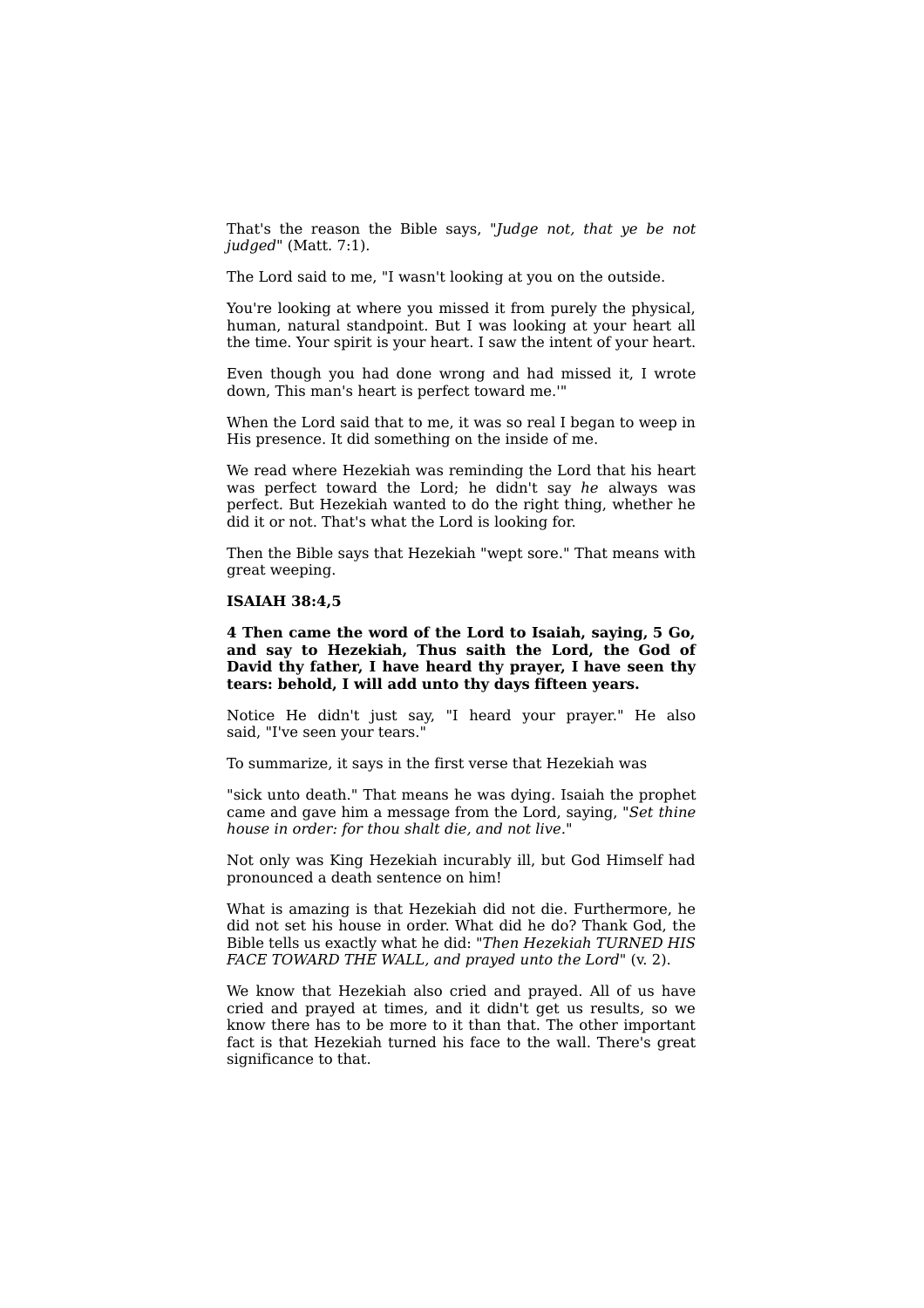What does it mean? *It means he turned away from man.* The reason many people haven't gotten results yet is because they're looking to man for results. Perhaps they're looking for some prophet to deliver them.

But Hezekiah not only turned away from man; he even turned his face from Isaiah, who was the greatest of the prophets!

He turned his face away from his own sensations.

He turned his face away from his own symptoms.

He turned his face away from his own sufferings.

He turned his face away from sympathizing relatives.

He turned his face away from medical skill.

He turned his face to the wall.

And with his face to the wall, Hezekiah could only see one thing: God.

### *Chapter 2*

### *What Do You See?*

In the book *The Great Physician1,* which inspired this message, Dr. Lilian B. Yeomans told about a famous English preacher by the name of Dr. Joseph Parker, pastor of City Temple in London. As he was crossing the Atlantic by ship to minister in North America, some young men on board were anxious to meet him, because he was famous.

But Dr. Parker just sat on deck hour after hour, gazing at the vast expanse of water. He seemed unaware of anything around him.

Finally, one young man approached Dr. Parker and asked, "What do you see there?"

Dr. Parker replied without even turning his head, "Nothing but God. Nothing but God."

When you turn your face to the wall, you see nothing but God.

With his face to the wall, King Hezekiah saw nothing but God. And he cried unto God and prayed with tears.

And this God with whom nothing shall be impossible heard and answered that prayer!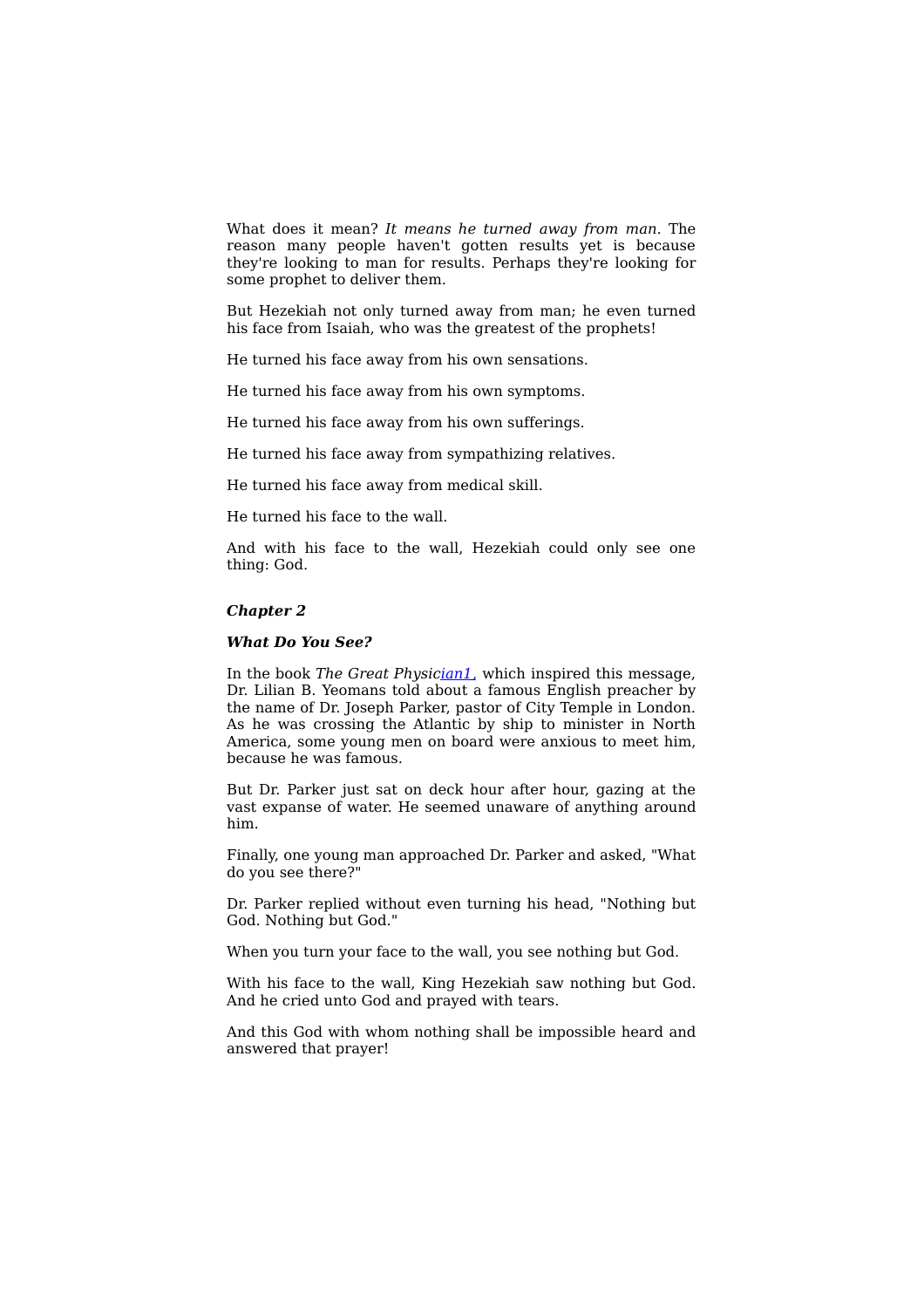Before Isaiah even got out of the palace courtyard, the Lord said to him, "Go back and announce to the king that I've heard his prayer and seen his tears, and his request is granted. I'm going to give him 15 more years. I'm going to add 15 years to his life." (It is possible that even more time was added later on.) In all ages, those who have done exploits for God were those who turned their faces to the wall. By that I mean that they turned away from everything connected with human reasoning and looked entirely to divine reasoning: to God and to Him alone. They got results.

In the beginning book of the Bible, Genesis, we see how Noah saved the human race from extinction by turning his face to the wall, so to speak. He found grace with the Lord, and was told to build an ark. That ark is a type of Christ, who is the Refuge of His people from judgment.

*If people today would turn from everything else and turn to Christ, they would find that He is still the Refuge—and that the only safe place is really in Him.*

That's the reason we shouldn't be disturbed about tidings of His Second Coming. Jesus told us all these things were coming.

Jesus said there would be wars and rumors of wars, earthquakes, famines, and such things, with men's hearts failing them for fear for looking on the things that are coming to pass upon the earth.

When these things begin to come to pass, He said, *"then look up, and lift up your heads; for your redemption draweth nigh"* (Luke 21:28). Notice He didn't say "Run away and hide and stick your heads in the sand." He said, "Lift up your heads"!

I don't know about you, but I'm looking up and rejoicing, for our redemption "draweth nigh." We received part of our redemption and inheritance when our spirits were reborn. But thank God we're also going to have brand new bodies someday.

## **1 CORINTHIANS 15:52**

**52 In a moment, in the twinkling of an eye, at the last trump: for the trumpet shall sound, and the dead shall be raised incorruptible, and we shall be changed.**

#### **1 THESSALONIANS 4:16-18**

**16 For the Lord himself shall descend from heaven with a shout, with the voice of the archangel, and with the trump of God: and the dead in Christ shall rise first:**

**17 Then we which are alive and remain shall be caught up**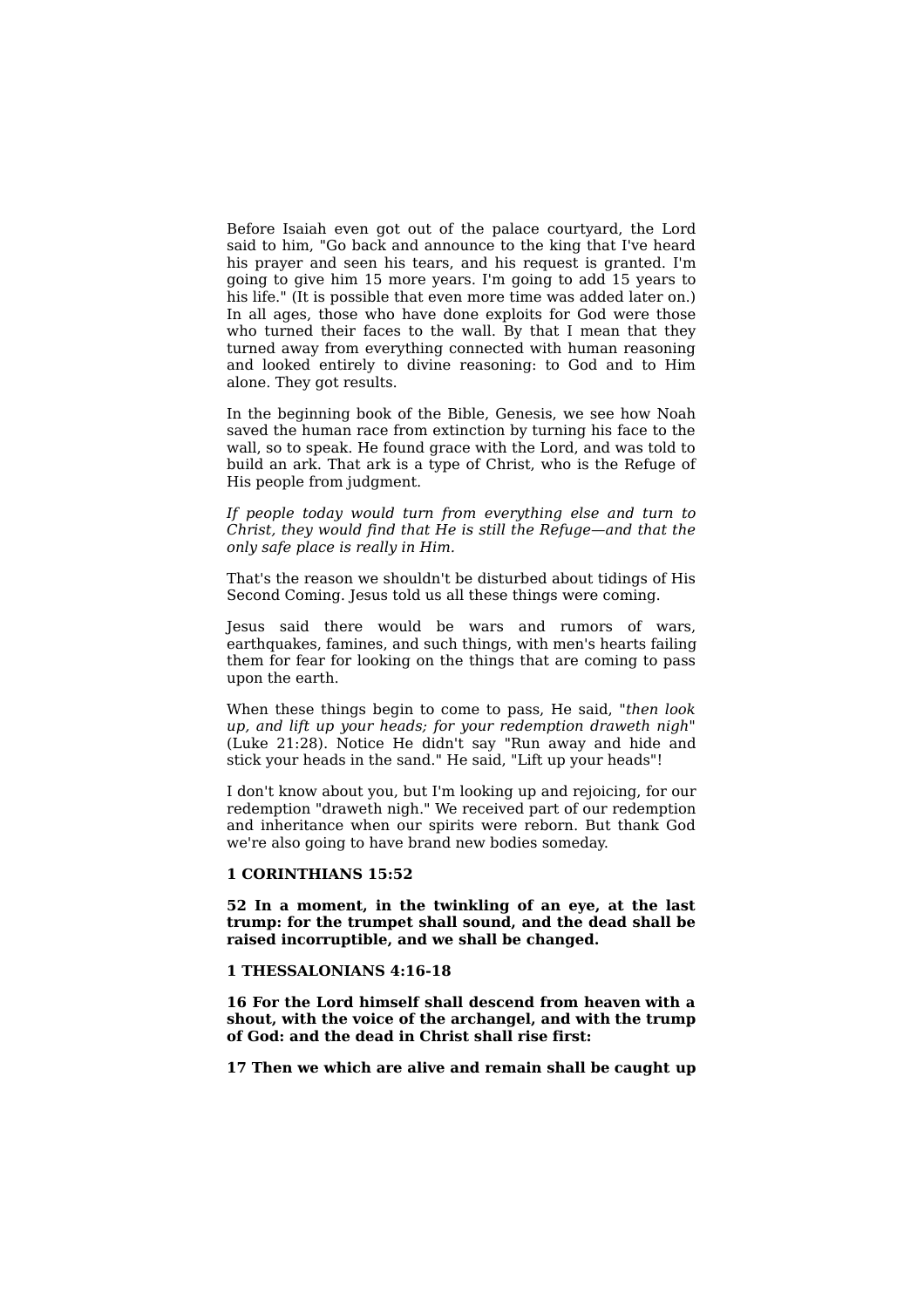## **together with them in the clouds to meet the Lord in the air: and so shall we ever be with the Lord.**

## **18 Wherefore comfort one another with these words.**

Isn't that a comfort?

So I'm not looking down; I'm looking up. Christ is still the Refuge. He's our Refuge from judgment!

*Judgment is not coming on the Church.* The Bible said if we would judge ourselves, we would not be judged (1 Cor. 11:31).

That means, if we miss it, we just say, "I missed it. That's wrong.

Forgive me"—and He forgives us.

For He said, *"For if we would judge ourselves, we should not be judged."* So judgment isn't coming on the Church.

I can't understand all these people running around hollering, "The Church is going through the Tribulation." The Tribulation is *judgment.* Is judgment coming on the Church? No. He said, "If you'll judge yourself, you'll not be judged."

Did the judgment come on Noah, his wife, and their family?

No, the ark saved them from it. It was their refuge. That ark was a type of Christ. I have found refuge in Christ. Judgment is not coming upon me.

Why would the Church be judged and be under the same judgment of God as the rest of the world? It's utter foolishness to think so.

You can believe what you want to about it; that's still not going to change it. It's going to be just like the Bible says.

Jesus is coming. I'm looking up and rejoicing. You can look down, complain, talk unbelief, and tell about how bad things are getting—but I'm telling you about how good things are and how much better they're going to be.

Again looking at an Old Testament example, when everybody had failed Moses, he turned his face to the wall. The children of Israel had turned away from God. They were worshiping the golden calf. God would have destroyed the nation if Moses had not stood in the breach to turn away His wrath.

Moses simply said, "Now, Lord, if You're going to blot their names out of Your book, just blot my name out along with theirs."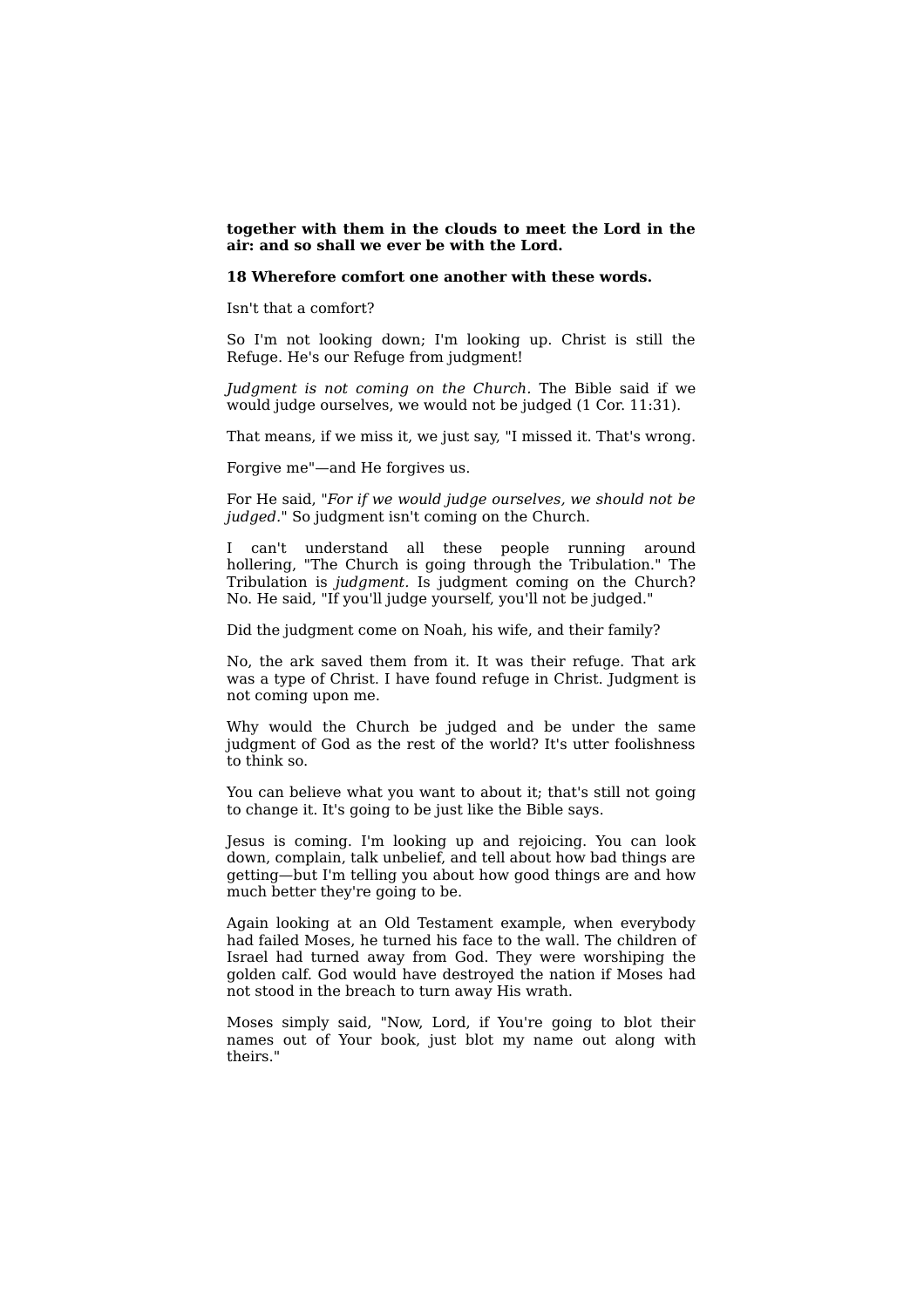That means he turned his face to the wall. Moses wasn't seeing anything but God.

He wasn't seeing the golden calf. He wasn't seeing the failure of the people. He wasn't even seeing how his brother Aaron had failed him. He was seeing nothing but God.

The Lord said, "All right, I won't blot any of you out."

David at Ziklag is another Old Testament example of a man's turning his face to the wall. David's possessions were in ashes. His loved ones had been taken into captivity, and his followers, who were so noted for their loyalty, were ready to stone him. But thank God, David turned his face to the wall.

It says in First Samuel 30:6, *"but David encouraged himself in the Lord his God."* That means he turned his face to the wall.

He saw nothing but God. The result was a great victory for David. He got his loved ones back and a great spoil besides.

History gives us even more examples, Dr. Yeomans points out. Augustine, the noted sixth century bishop, wrote about a highranking man of Carthage who was near death after a number of unsuccessful operations. He was facing yet another operation; however, his physicians had no hope it would be successful.

When Augustine arrived to pray for the nobleman, the man fell on the floor, prostrating himself before God. In fact, Augustine said it looked like he had been forcibly knocked down. (Perhaps the power of God fell on him!) The man began to pray, Augustine said, with great earnestness, emotion, a flood of tears, and agitation of his whole body. Augustine meant that the man's whole body was shaking with sobs. It reminds us of what is said in the fifth chapter of James: *"The effectual fervent prayer of a righteous man availeth much"* (v. 16).

Augustine admitted, "For my part I could not pray. This alone, inwardly and briefly, I said: 'Lord what prayers of thy children wilt Thou ever grant if Thou grant not these?' For nothing seemed more probable than that he should die praying." Augustine concluded by saying that when the man's surgeons came to remove the dressing, they found his diseased tissues perfectly healed.

This Carthaginian nobleman had simply turned his face to the wall and had found there is a God with whom nothing is impossible.

Dr. Yeomans relates how Martin Luther, too, knew what it was to turn his face to the wall "in utter despair of all human aid." One of Luther's helpers in the Protestant Reformation became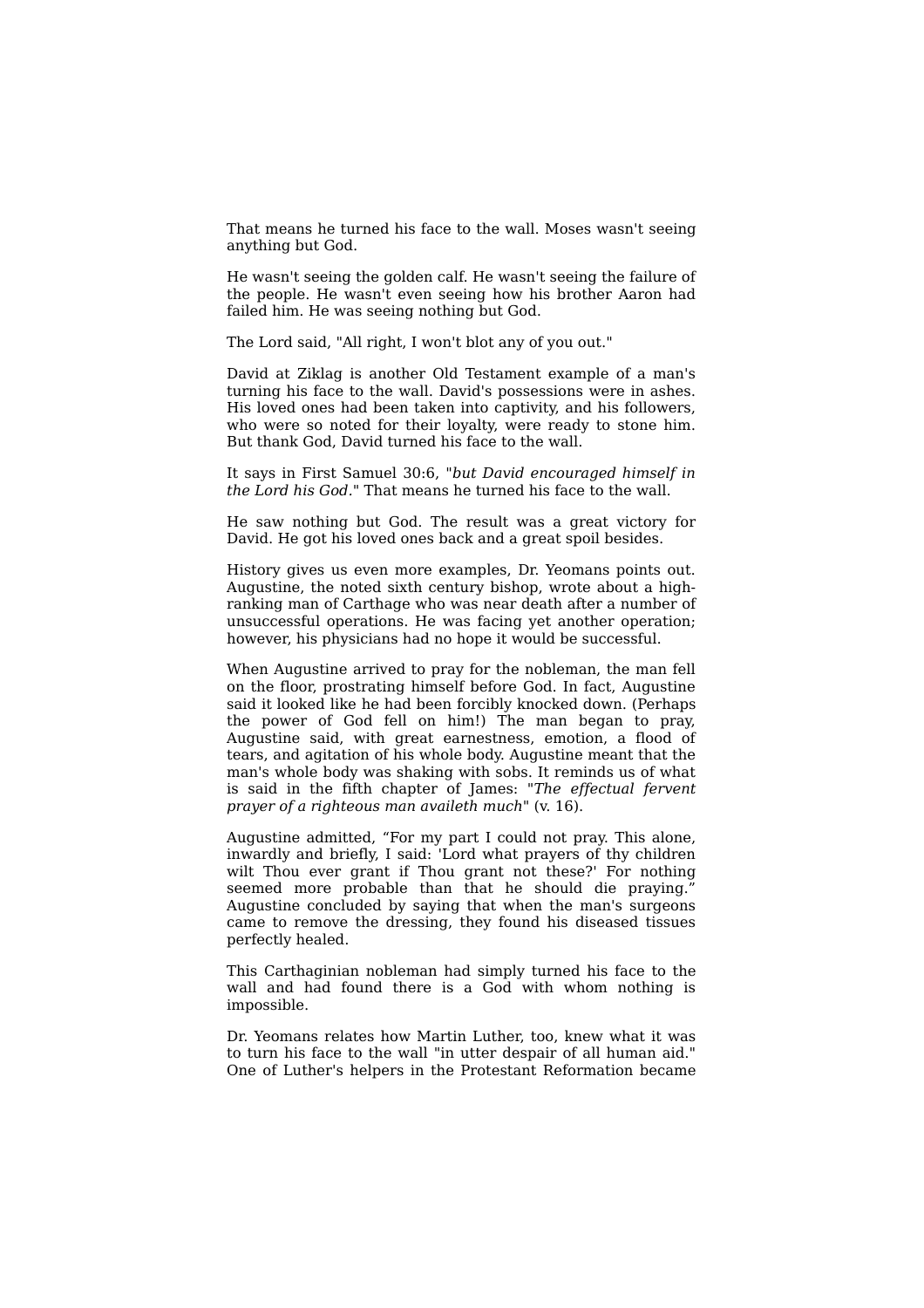seriously ill, and Luther went to see him. He found him near death.

Dr. Yeomans wrote, "Luther turned away from the awful scene to the window, and there called on God, urging upon Him all the promises he could repeat from the Scriptures, and adding, with incredible boldness that God must hear and answer now if He would ever have the petitioner trust Him again."

Think about this—a Lutheran minister prayed like this.

Luther said, "I called on God. I called on God with all the promises I could repeat from the Scripture." In other words, Luther reminded God of every promise he could think of, and then with incredible boldness said, "God, You must hear and answer, because if You don't hear me, I won't ever be able to trust You again."

That's pretty bold, isn't it? That wasn't some wild-eyed Pentecostal preacher praying; that was a Lutheran!

Later, his friend wrote, "I should have been a dead man had I not been recalled from death itself by the coming of Luther." He was raised up. Luther wrote friends, "Philip is very well... I found him dead but by an evident miracle of God he lives."

What did Luther do? He turned his face to the wall. He saw nothing but God. He refused to see anything else. At first glance, his friend seemed virtually dead—but Luther didn't look at that.

He turned and looked out the window.

He didn't see any houses. He didn't see any trees. He was looking at God. He was looking unto the God with whom all things are possible.

Think about what he said, "I reminded Him of all the promises I could think of, and then I said, 'Lord, if you don't hear me, I won't ever be able to trust you any more.'"

1 From Lilian B. Yeomans, M.D., *The Great Physician.* Copyright  $\odot$ 

1961, Gospel Publishing House. Reprinted by permission.

## *Chapter 3*

#### *Plead Your Case*

Charles G. Finney said, "Argumentative prayers are the best kind of praying." Of course, Finney would say that because he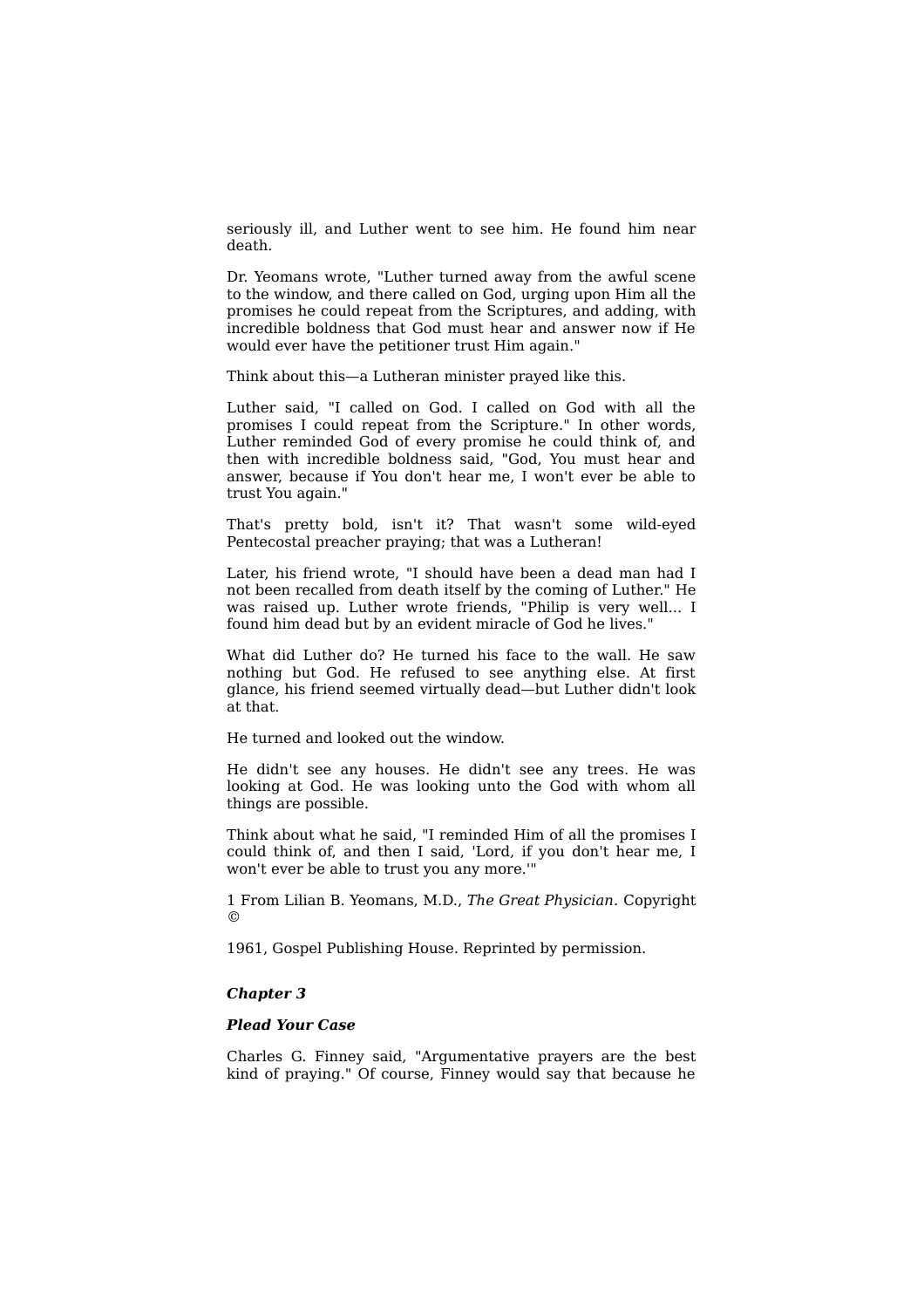was a lawyer. Finney was very argumentative.

Looking at the 43rd chapter of Isaiah, we see something God says:

#### **ISAIAH 43:25,26**

**25 I, even I, am he that blotteth out thy transgressions for mine own sake, and will not remember thy sins.**

## **26 Put me in remembrance: let us plead together: declare thou, that thou mayest be justified.**

That's exactly what Luther did without even knowing it. *He repeated all the promises of Scripture he could remember where God promised to answer prayer.* He reminded God of them.

*"Put me in remembrance"* God said; *"let us plead together."* In other words, God is telling us to plead our case to Him!

Verse 26 continues, *"Declare thou, that thou mayest be justified ...."* That's from the King James translation. Another translation reads, "Set forth your cause that you might be justified."

The reason we don't get more results is because: (1) We don't turn our face to the wall and look to God and God alone; (2) Our praying is not intense enough. *"The effectual fervent prayer of a righteous man availeth much."* God said to Hezekiah, "I have heard your prayer. I have seen your tears."

If we're not careful, prayer can become just a form with us.

And even while we're praying, instead of turning our face to the wall, we're still looking at the impossibility of the situation.

We're still trying to figure out how God can do it. Don't you figure out how God can do it. Let Him do it.

I remember years ago when word came that my mother, who was only 68 years old at the time, was dying. I went to the Lord.

I turned my face to the wall. I turned away from everything else.

With great intensity, I began to call upon Him.

Finally I said, "Now, Lord, You have promised us in your Word at least 70 or 80 years. That's a minimum. You said in your Word, 'I will satisfy you with long life.' "

(If you're not satisfied with 70 or 80 years, go on living beyond that.)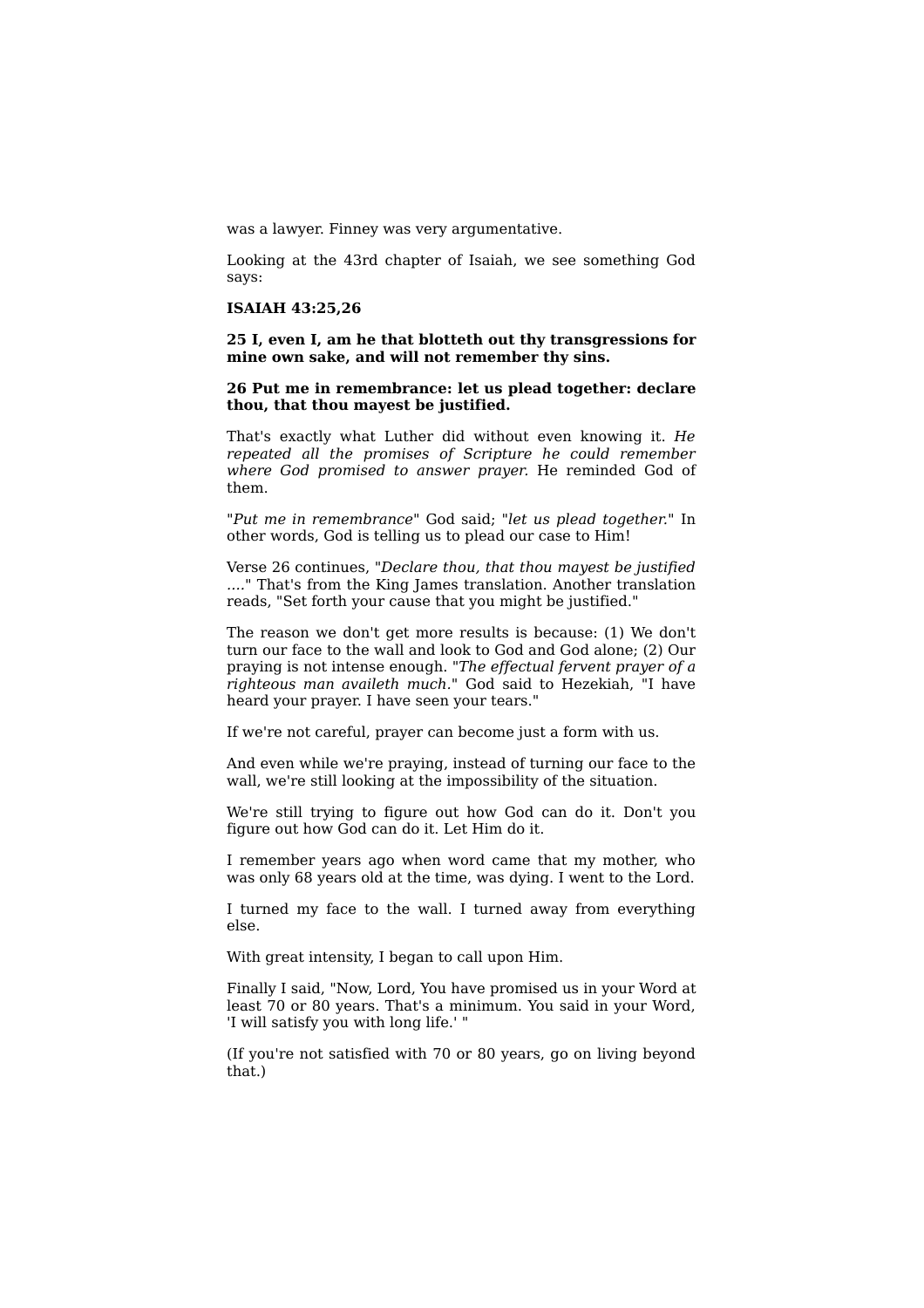I said, "You promised us that 70 or 80 would be a minimum, and Momma's only 68. If she doesn't get the minimum, I'll never be satisfied. The longest day I live on this earth, I'm going to remind You of it. I don't mean I'm going to turn my back on You, but I'll never feel good toward You about it."

The Lord said to me immediately, just as plain as if He had been standing beside me—"All right. I'll do whatever you say about it."

I said, "Give her at least 80 years." I knew she didn't have enough faith to claim it on her own, but she lived to be 80. Just a few days after she passed her 80th birthday, she went home to be with the Lord.

*I think sometimes we're too mealy-mouthed when it comes to seeking God.*

Jesus said something about this subject: *"the kingdom of heaven suffereth violence, and the violent take it by force"* (Matt. 11:12).

God's the same God now He was then. He's the same God King Hezekiah prayed to. He's the same God Martin Luther prayed to. He hasn't changed. He's the God of the ages. He is the Ageless One. With Him there is no shadow of turning.

Thank God for this hour in which you and I live. Think about it: We can read the Word of God. We can read history. We can see what God is doing today in this charismatic move.

How much stronger our faith should be. How much more should we be encouraged through faith to take authority over all the powers of hell and the devil.

We can turn our face to the wall, so to speak, pray to God, and believe God, because we are workers with Him. How do we know we are workers together? We know because the Word says so.

God has made man's cooperation necessary in the Plan of Redemption. We must cooperate with God in order to enjoy our rights in His redemptive plan. That's the reason He said, *"If thou canst believe, all things are possible to him that believeth"*

(Mark 9:23).

The Bible tells us, *"the eyes of the Lord run to and fro throughout the whole earth, to shew himself strong in the behalf of them whose heart is perfect toward him"* (2 Chron. 16:9).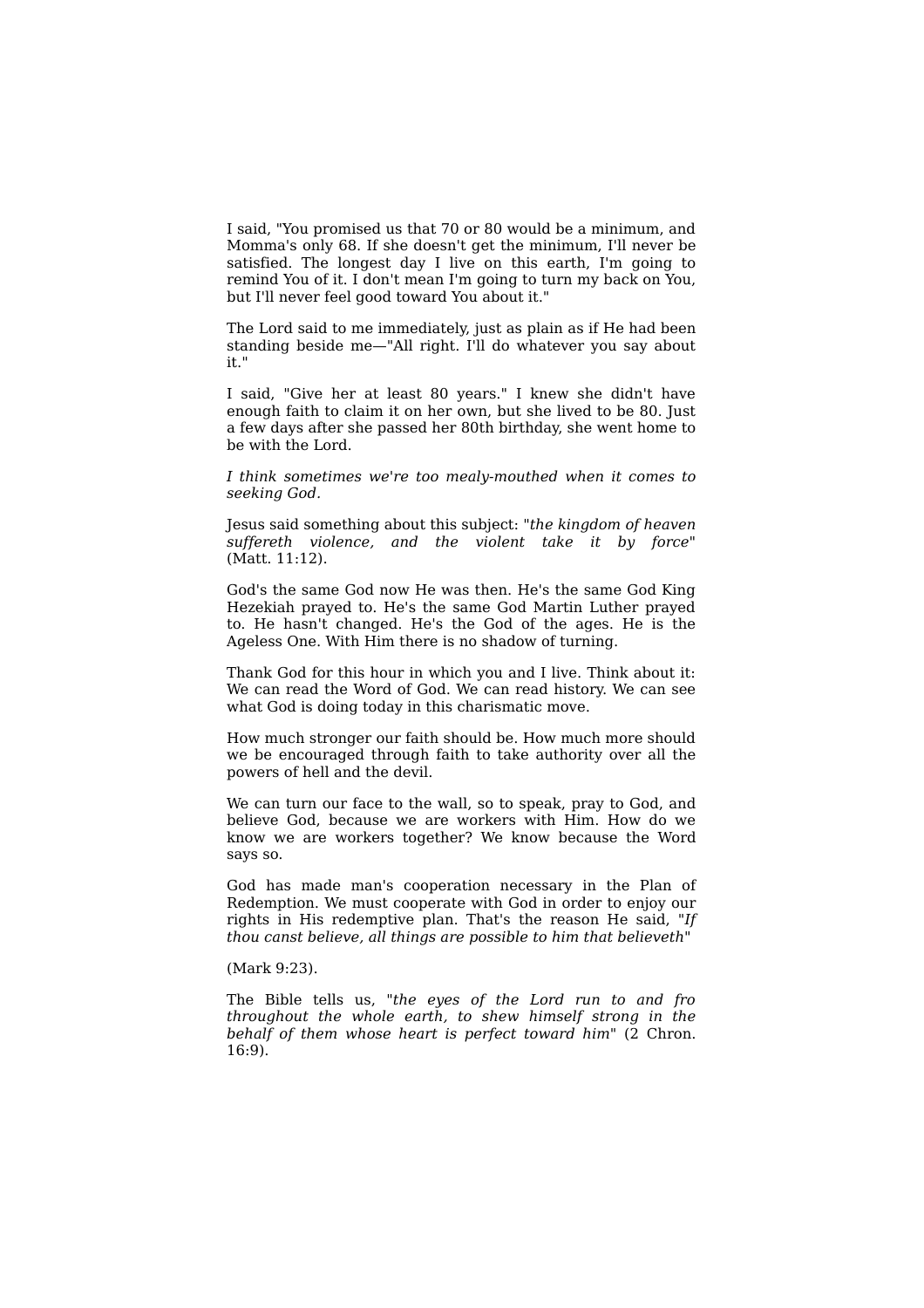He sent His Word to tell us what His plan is. He sent His Word to tell us that the Lord Jesus came and consummated that plan, arose from the dead, and then sat down at the right hand of the Father. You don't sit down until the job is finished; that's why He sat down. He had finished the job God sent Him to do.

The Plan of Redemption is finished. Now it's up to us to believe it; it's up to us to cooperate with Him.

That's the reason Jesus said, *"Go ye into all the world, and preach the gospel to every creature"* (Mark 16:15). Go tell them the Good News that Jesus bore their sins.

But that's not all the Gospel: *"Himself took our infirmities, and bare our sicknesses"* (Matt. 8:17).

Jesus wants us to go tell people that we are free from the bondage of Satan. That's what He said to the woman who was bent over, suffering from a spirit of infirmity: *"Ought not this woman, being a daughter of Abraham, whom Satan hath bound, 22*

## *Turning Hopeless Situations Around*

*lo, these eighteen years, be loosed from this bond on the sabbath day?"* (Luke 13:16). It was certain that Satan had bound her.

Hallelujah, I'm not in bondage to Satan! I'm not in bondage to sin! I'm not in bondage to sickness! I'm not in bondage to bad habits! I'm free! Jesus has set me free! *"And ye shall know the truth, and the truth shall make you free"* (John 8:32).

### *Chapter 4*

#### *Correct Your Situation*

Paul, writing to the churches in Galatia, said, "Stand fast."

We need to realize there's a God-ward side and a man-ward side to every battle, every victory. It isn't all God, and it isn't all you.

You can see that in Hezekiah's case.

God had His part to play. He said, "Isaiah, go tell King Hezekiah to set his house in order, for under the present circumstances he shall die and not live."

Somebody will ask, "Did God change His mind?" No, God wanted to bless Hezekiah all the time, but He couldn't do any more for him than what He was doing under those circumstances. Hezekiah had a part to play, too. Notice even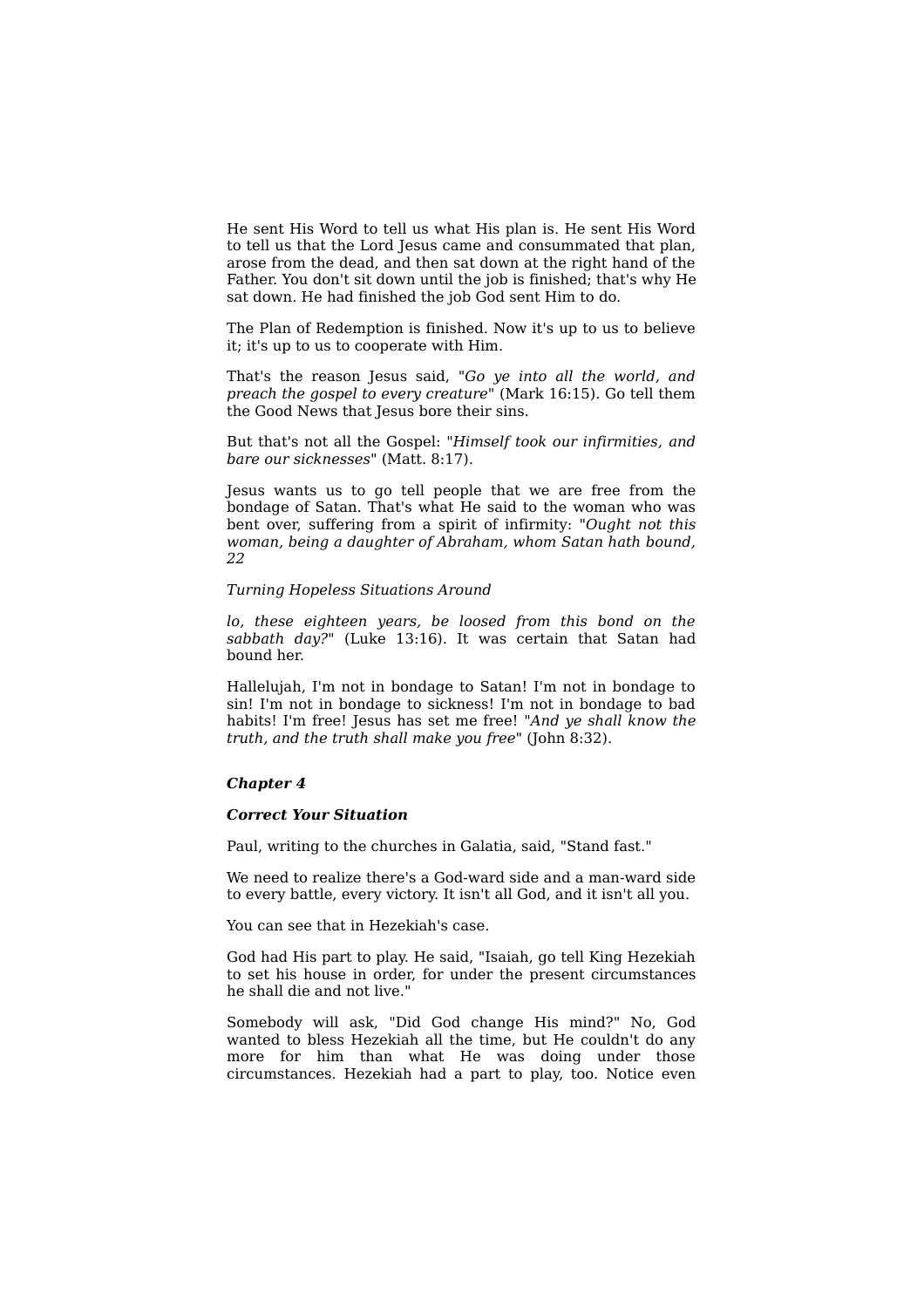Isaiah couldn't do it for him.

Often we're looking for the prophet or the preacher to do it for us, but Isaiah did not change the situation. It was not Isaiah's prayer that changed the situation—it was Hezekiah's prayer!

Hezekiah was the only one who could do something about his situation.

It was Hezekiah who turned his face to the wall.

It was Hezekiah who prayed to God.

It was Hezekiah who "wept sore."

It was Hezekiah who changed.

Now God could do something for him. Now God could answer his prayer.

Isaiah hadn't gotten out of the courtyard before God told him, "Go back and tell Hezekiah, 'I've heard your prayers. I've seen your tears. And I'm going to add 15 years to your life.'"

*Study what Hezekiah did. What worked for him will work for you, because God is the same God.*

People who haven't studied the Bible would read this story and say, "Look at the inconsistencies in the Bible. Here it says he's going to die and here it says he's going to live. So God lied, didn't He?"

Just picking out verses and not reading them in context does not give you the whole picture. When you read this whole story, you understand what God is saying.

It wasn't the will of God for Hezekiah to die. God wanted the king to have His blessings. It was Hezekiah who stood in the way of God's blessings. When he corrected that situation, God could bless him.

Very often God will tell you what's going to happen under present circumstances—as He did Hezekiah—and you can change it. YOU can change it. Hezekiah did.

Too often we're looking for somebody else to do it for us. In teaching on faith, we bring out the fact that sometimes you can carry baby Christians on your faith. But you can only do that for a while. Usually people are going to have to receive help on their own, and *no one will receive permanent help without developing his or her own faith and prayer life.*

I've seen people healed, delivered, and even raised up from a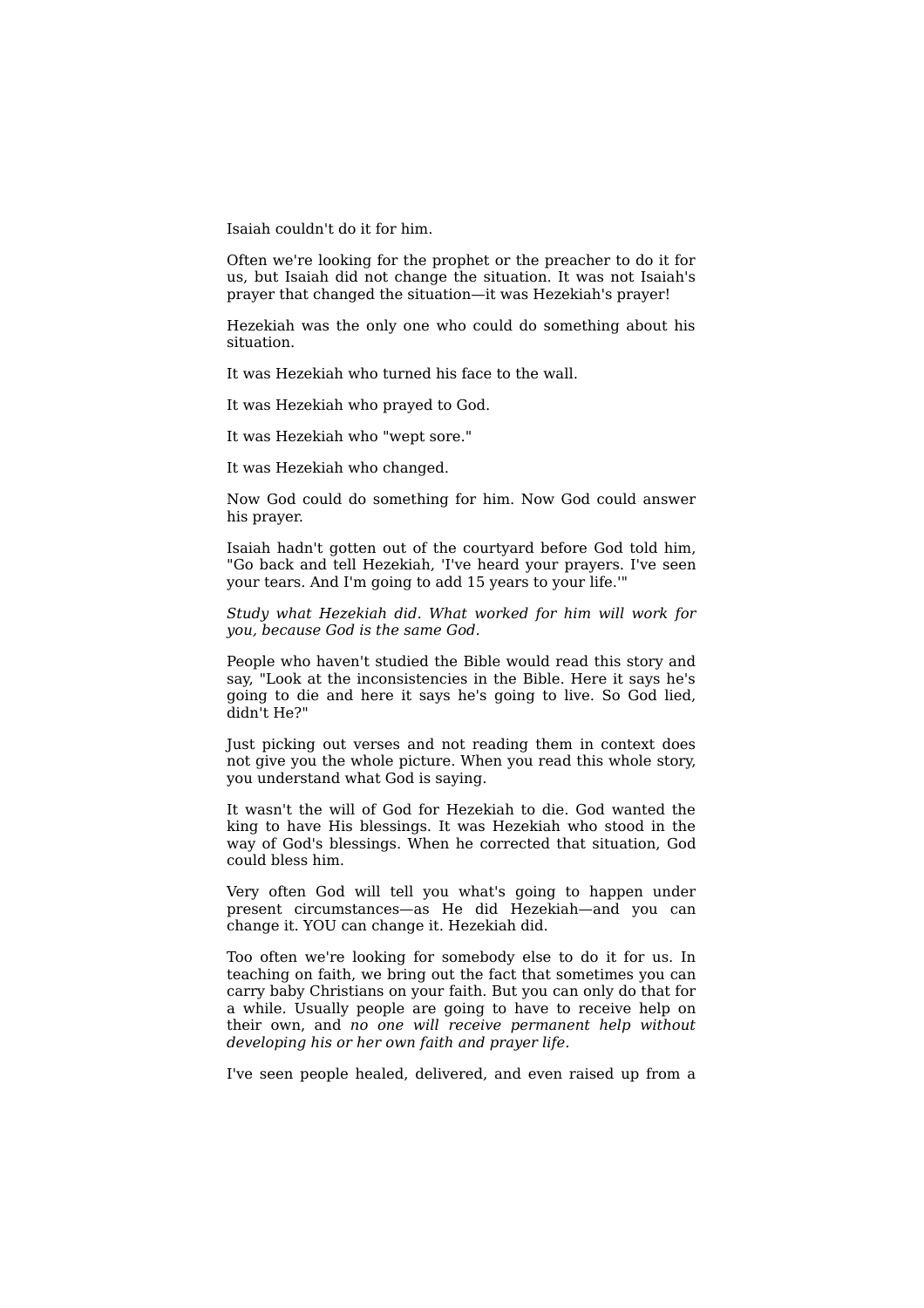deathbed through supernatural manifestations of the gifts of the Holy Spirit in my own or other people's ministries. But I've seen those same people one year, two years, or five years later, and the same disease, or something worse, had come back on them.

And I've heard God say to me, "They're going to die." Under those circumstances, such as Hezekiah's circumstances, they were going to die.

Some of them didn't do a thing about it. They went ahead and died. (That doesn't mean they didn't go to heaven if they were believers.) But others, thank God, did something about it.

Medical science said they were going to die. Yet *they turned their faces to the wall.* They prayed.

I prayed for my mother. I could do this for her because she was a baby Christian. All she had ever heard preached is that Jesus saves. She had only heard me preach two or three times.

Later on, she heard me quite a bit on the radio, her faith began to develop, and she began to get answers for herself.

But at the time she was so ill, I knew she was a baby Christian and wouldn't be able to get healing for herself. That's the reason I jumped right in the middle of it and got results. If she had been more knowledgeable in God's Word, it would have been impossible for me to have done that for her.

I remember a dear Methodist woman whose husband was an educator in New York State. The doctors discovered she had a rare incurable disease. Only seven or eight people in the history of medicine had ever had it. Although the disease wouldn't kill her immediately, there was no cure, and the doctors said she would be dead within 10 years.

Somebody told this woman about the great meetings Kathryn Kuhlman was conducting, so she went to one. After Miss Kuhlman preached, she turned and looked right in this woman's direction. She did it by divine revelation.

Miss Kuhlman said, "There's a woman over here in this section who has an incurable disease. Doctors have told her only seven or eight people in the history of medical science have ever had it." Miss Kuhlman then named the disease.

The woman said, "I knew that was me. I went down there, she laid hands on me, and I fell under the power. When I returned to my doctors in New York City for my three-month checkup, they couldn't find a trace of the disease. It had all disappeared." The woman was healed—but not on her own faith, because she didn't know how to believe God.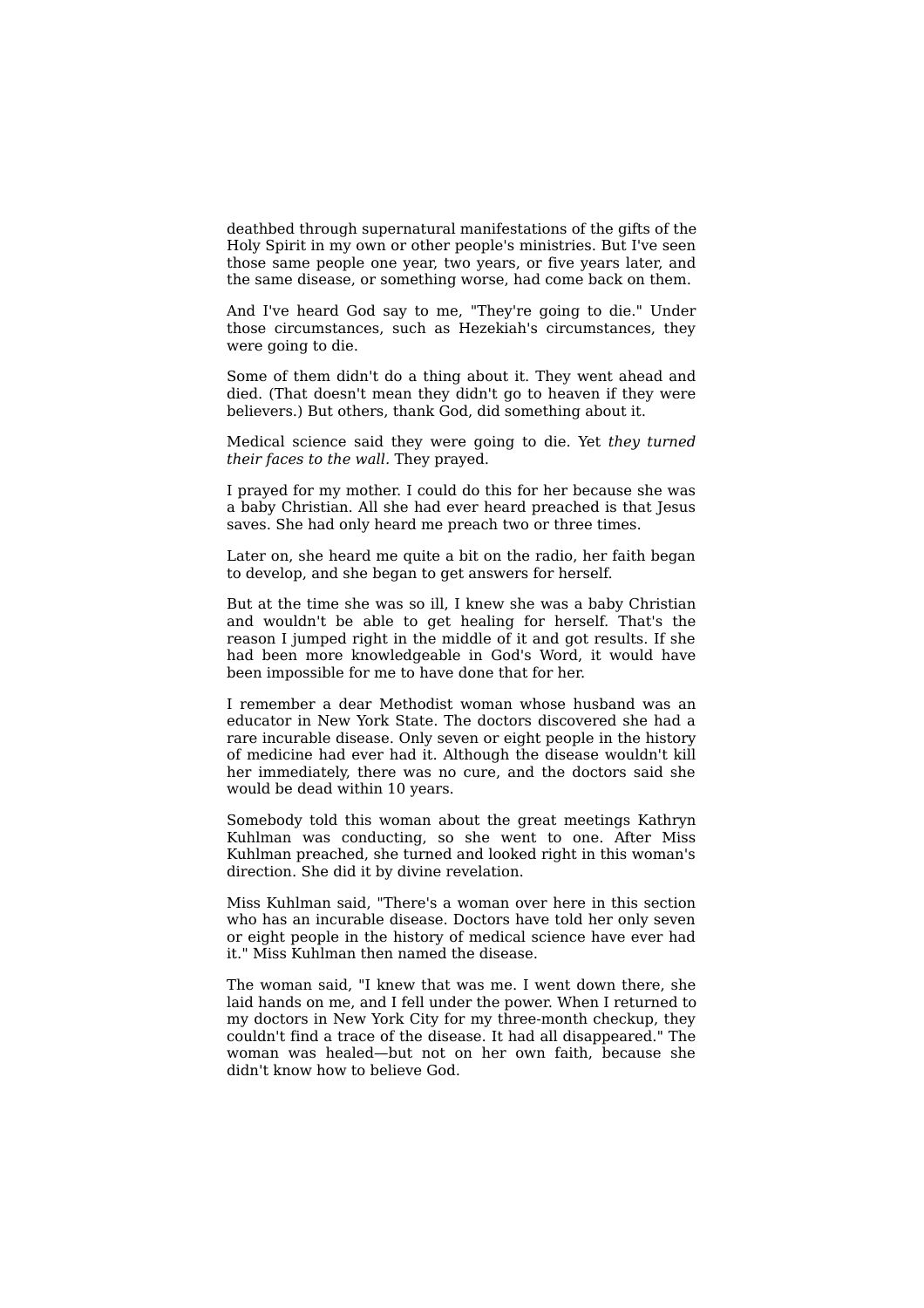She was like those people waiting for the troubling of the waters at the pool of Bethesda in the fifth chapter of John's Gospel. (When the angel troubled the water, the first person in got healed.) She went to Miss Kuhlman's service like that just waiting for the intervention of divine sovereignty. And God works that way sometimes.

Three years passed. The woman and her husband were baptized in the Holy Spirit through the Full Gospel Business Men's Fellowship. She came to one of my meetings and said to my wife and me, "Brother and Sister Hagin, I haven't divulged this to my husband, but all the symptoms have come back on me.

In fact, I am worse than I ever was before. Can you help me?"

I said, "Yes, I can. Come to the day teaching services if you can." (I was in Upper New York State for about six weeks, going from place to place.)

So she and some friends followed us from place to place. I remember before the six weeks were up, she came and said, "Brother Hagin, I want you and Sister Hagin to know that all my symptoms have disappeared. And I got it this time on my own faith. I know how I got it, and I know how to keep it!"

## *Chapter 5*

## *A Favorite of the Father*

*You're not going to receive any final deliverance or help without developing your own faith and your own prayer life.*

That's the reason I'm teaching as I am. I want you to turn your face to the wall. I want you to call upon God. He will hear you. Praise God, He loves you. God doesn't love one person any more or any less than He loves another person, because He's no respecter of persons (Acts 10:34).

Many times people think, *God will hear Brother Hagin pray, but He won't hear me*. But he will. He doesn't like me any better than He does you. Did you know that? He loves you just as much as He does me. He will hear your prayer just as quickly as He will mine. And He will answer your prayer just as quickly as He will mine. Yes, He will. He's your God just as much as He's my God.

God doesn't belong to me any more than He belongs to you.

God doesn't have any favorites.

People should not do it, but I've seen people who have favorite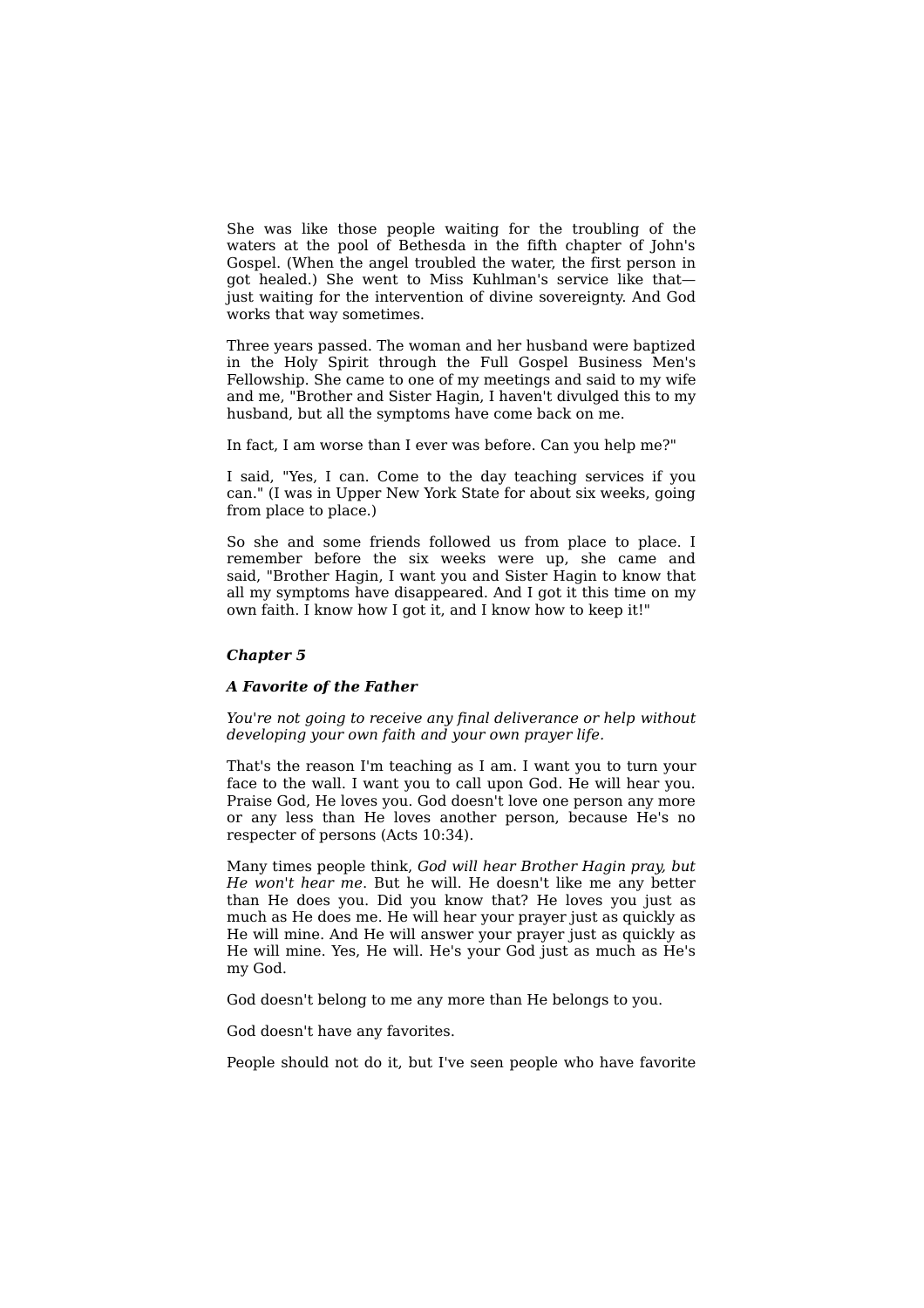children or grandchildren. A grandparent may give all his or her attention to this one child, excluding the others. This creates confusion and problems. It turns relatives away from one another.

But I want you to know that God doesn't have any favorite children, hallelujah. Every one of us is His favorite! I want you to know you're a favorite of His, glory to God, because of Jesus.

Here's a confession for you to repeat out loud:

*I am a child of God.*

*He is my Father.*

*He is my very own Father.*

*I am His very own child.*

*Turning Hopeless Situations Around*

*I am a favorite with my Father.*

*We are all favorites with Him.*

*He loves every one of us with the same love.*

*He will hear every one of us pray.*

*My Father loves me.*

*My Father hears me when I pray.*

*My Father answers.*

*Oh, hallelujah, He is my Father.*

*He is my God.*

*Jesus is my Lord.*

*I am accepted in Jesus.*

We preach and teach the Word of God from different directions, showing different methods of receiving healing, because it's all in the Word. Sometimes I think we talk about laying on of hands so much that people think that's all there is in the Bible. But no, that's just part of the biblical teaching on healing.

Nobody laid hands on Hezekiah. As far as I know, nobody even prayed for him!

From October 1979 through March 1982, I conducted daily Prayer and Healing School services on the RHEMA campus.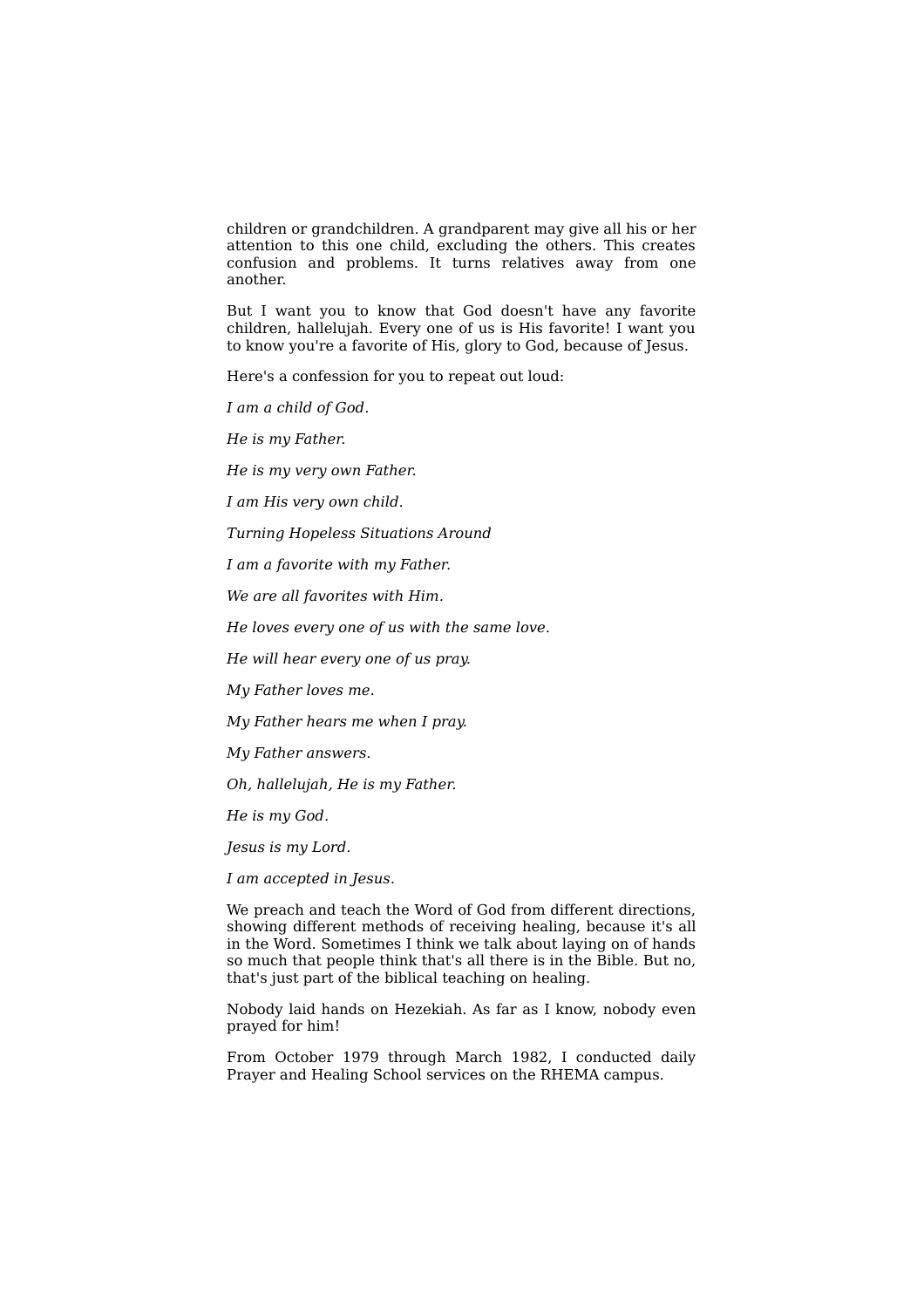However, I did not personally pray for people every day. Some days I would have our staff of healing instructors minister to the people.

One day a couple drove down from Missouri to attend the service. I was here and spoke, but I didn't lay hands on the sick that day. I asked the healing instructors to do it.

The woman was so disappointed. She went into a prayer room, and one of our instructors taught her that only the Lord does the healing. The woman, however, was crying. Her feelings were hurt because Brother Hagin hadn't laid hands on her and prayed for her healing. And her husband was angry about it.

But the instructor prayed for the woman and cursed the massive tumor that was in her body. Afterwards, the couple drove back to Missouri.

Later the woman wrote and thanked the instructor. She said she had cried nearly all the way home—her husband was still mad because Brother Hagin hadn't laid hands on her.

She had been scheduled for surgery. When she returned to her physician, the tumor had disappeared—and Brother Hagin didn't do it. So now the woman was very apologetic. Healing instructors, you see, have faith, too, praise God.

After all, the Bible doesn't say, "These signs shall follow Brother Hagin. He's the only one who will lay hands on the sick...." No, "These signs shall follow THEM THAT BELIEVE."

We have had other cases of people who were healed through staff members' prayers. One young lady just 15 years old from Oklahoma City had a growth as large as a golf ball behind one of her eyes, and it was supposedly malignant.

An instructor laid hands on her. I read the letter the dear mother wrote back here to me personally, thanking me for having such nice instructors.

The girl's mother said that the instructor was so nice and gentle. He prayed with them and cursed the growth and commanded it to die. Then he prayed with the mother and she received the baptism in the Holy Spirit and spoke in other tongues.

When the mother took her daughter back to the doctor, he couldn't find the growth.

You see, Jesus is the Healer—not man.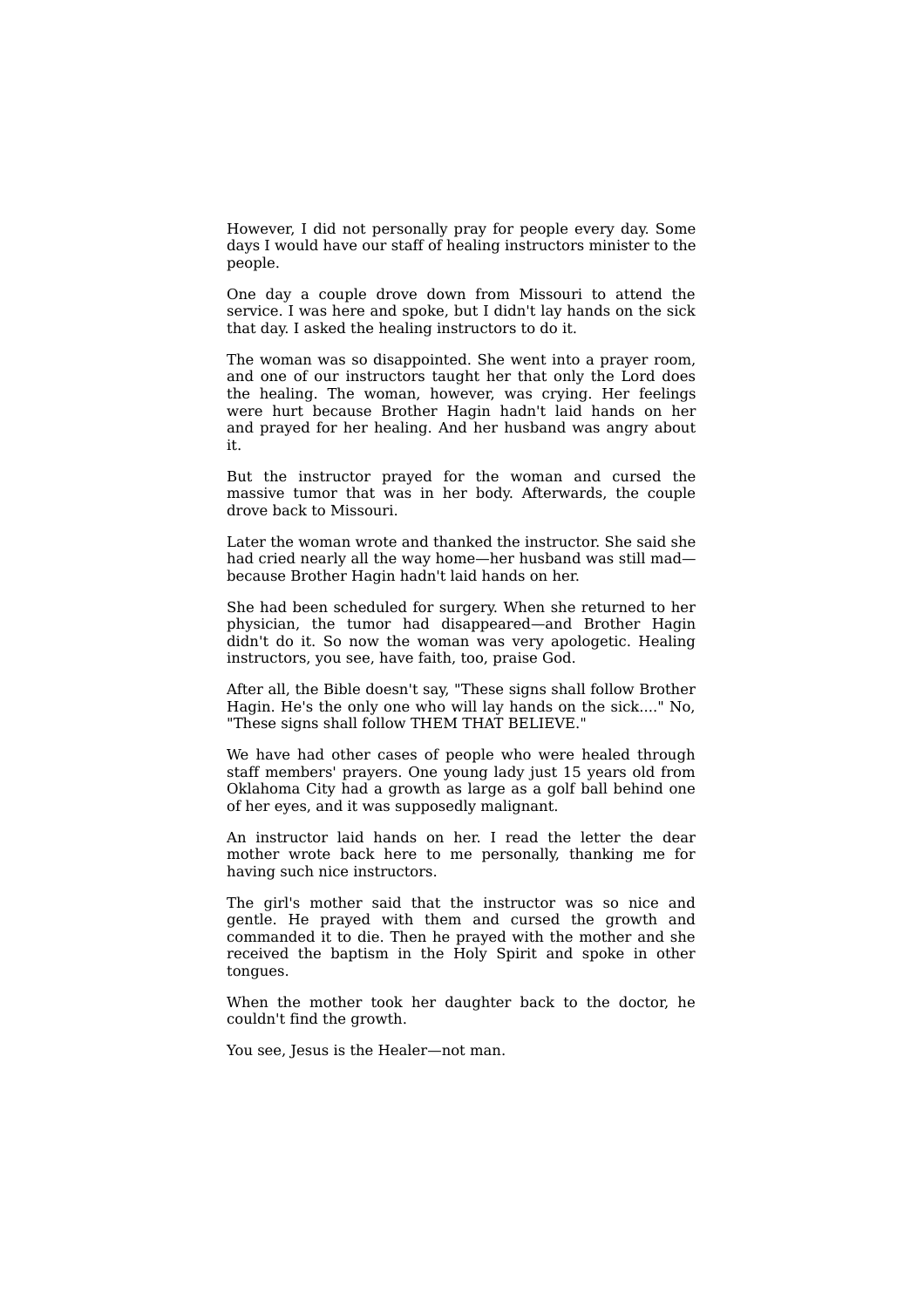## *Chapter 6*

#### *Act Like It's True*

The Lord once told me to give people an opportunity to act on whatever I was teaching on—to act on the Word of God.

That's what faith is—acting on God's Word—acting like it is true.

This is what I want you to do: Kneel if you can, or just bow your head and pray. Turn your face to the wall. Do you know what I mean by that now? Don't look at anything or anyone else.

Don't look at Brother Hagin. Look to God and Him alone, the Eternal One. Turn your face to the wall. See Jesus only. See God with whom all things are possible. And then, blessed be God, cry out to Him. Pray out loud. Pray now.

#### *Prayer:*

*Lord, You love me. Oh, thank You for your great love. Thank You for your great Plan of Redemption which You planned, dear Father, and sent the Lord Jesus to consummate.*

*Thank You, dear Father, because Jesus not only took our sins and bare our iniquities, but it is also written that He took our infirmities and bare our sicknesses. And what He bore, we do not need to bear. And because He bore them, we're free. We thank You for that today.*

*And on the basis of thy precious, holy, eternal Word, I receive my healing today. I believe. I believe thy Word.*

*I appropriate thy Word. I claim that Word. I take that Word as my own, because it belongs to me. You have no favorites. We are all your children. Blessed be the Name of the Lord.*

*I believe I receive healing today for my physical body, from the top of my head to the soles of my feet. Thank You, Lord Jesus.*

*I turn my face to the wall.*

*I turn away from man.*

*I turn away from all the symptoms.*

*I turn away from all the suffering.*

*I turn away from everything that tells me it is not so.*

*I look only to Thee.*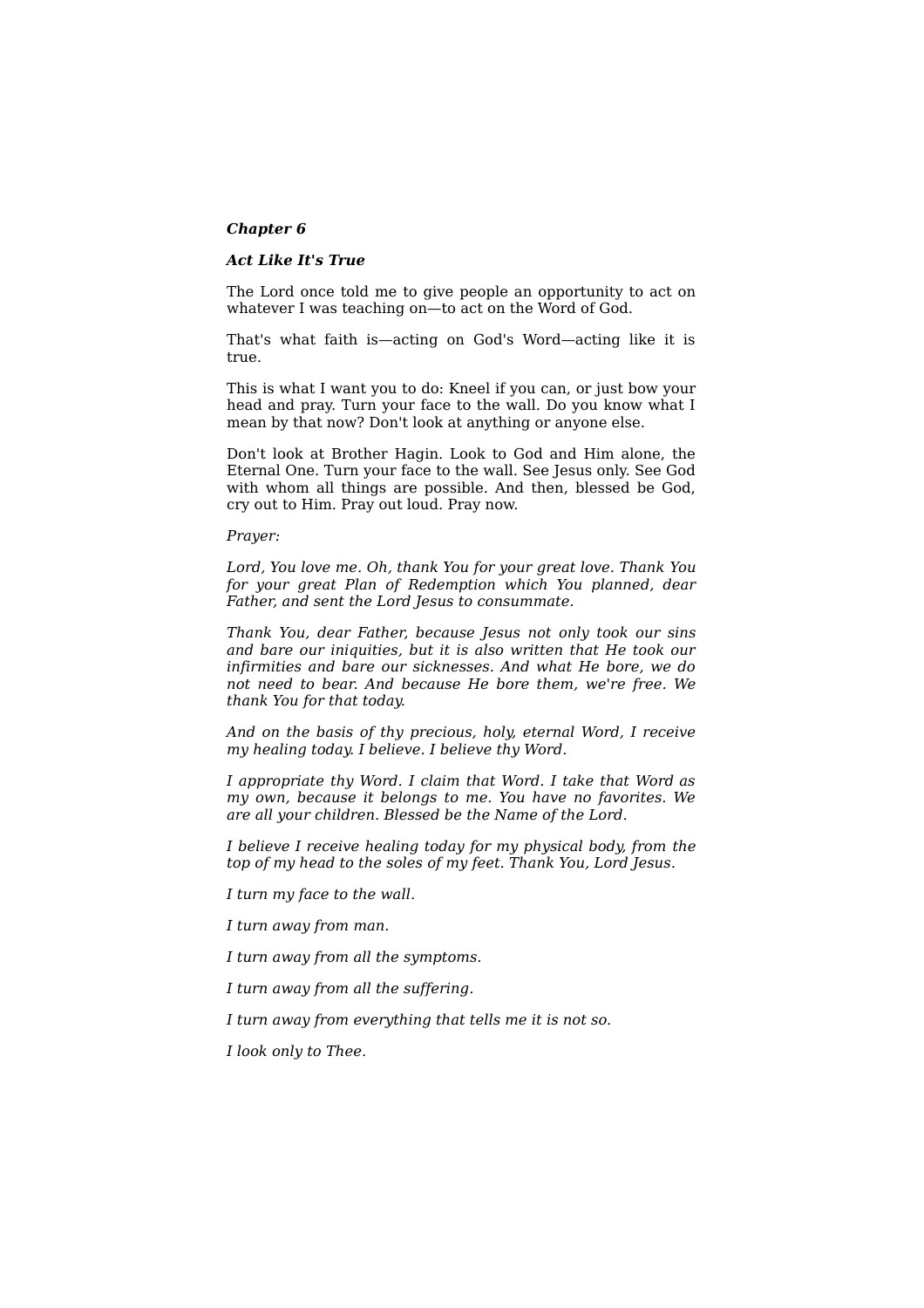*Thou art the Eternal One. Thou hast declared it to be the truth. Thy Word is true, and I receive even now.*

*I thank You for my healing today, O Lord. I thank You for the very life of God that is in me and that is being made manifest in me even now. In the Name of the Lord Jesus Christ of Nazareth.*

*We call unto Thee. Thou hast heard us. Thou dost hear us.*

*We appropriate thy Word. Forever, O Lord, thy Word is settled in heaven. We appropriate thy Word unto ourselves today. In the Name of the Lord Jesus Christ.*

*We thank You today. We praise You this day. We worship You this day. We magnify the Name of the Lord. Forever, O*

*Lord, thy Word is settled in heaven. Blessed be the Name of the Lord.*

*Glory, reverence, and honor be unto Him, both now and forevermore. Jesus is the Name of the Lord.*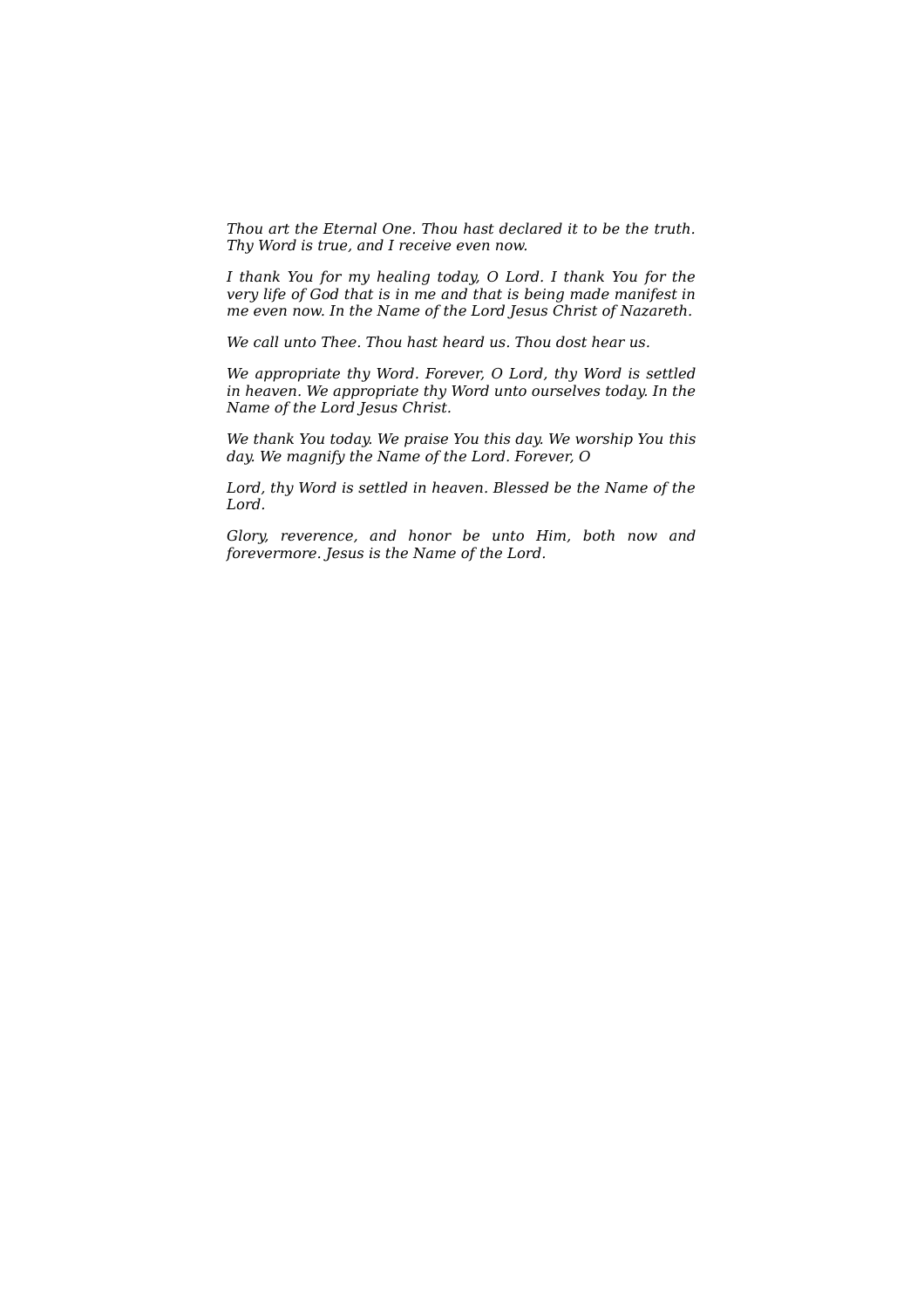# **Document Outline**

- Turning Hopeless Situations Around
	- Copyright
	- Contents
	- o 1 What Can You Believe?
	- 2 What Do You See?
	- 3 Plead Your Case
	- 4 Correct Your Situation
	- 5 A Favorite of the Father
	- <u>6 Act Like It's True</u>